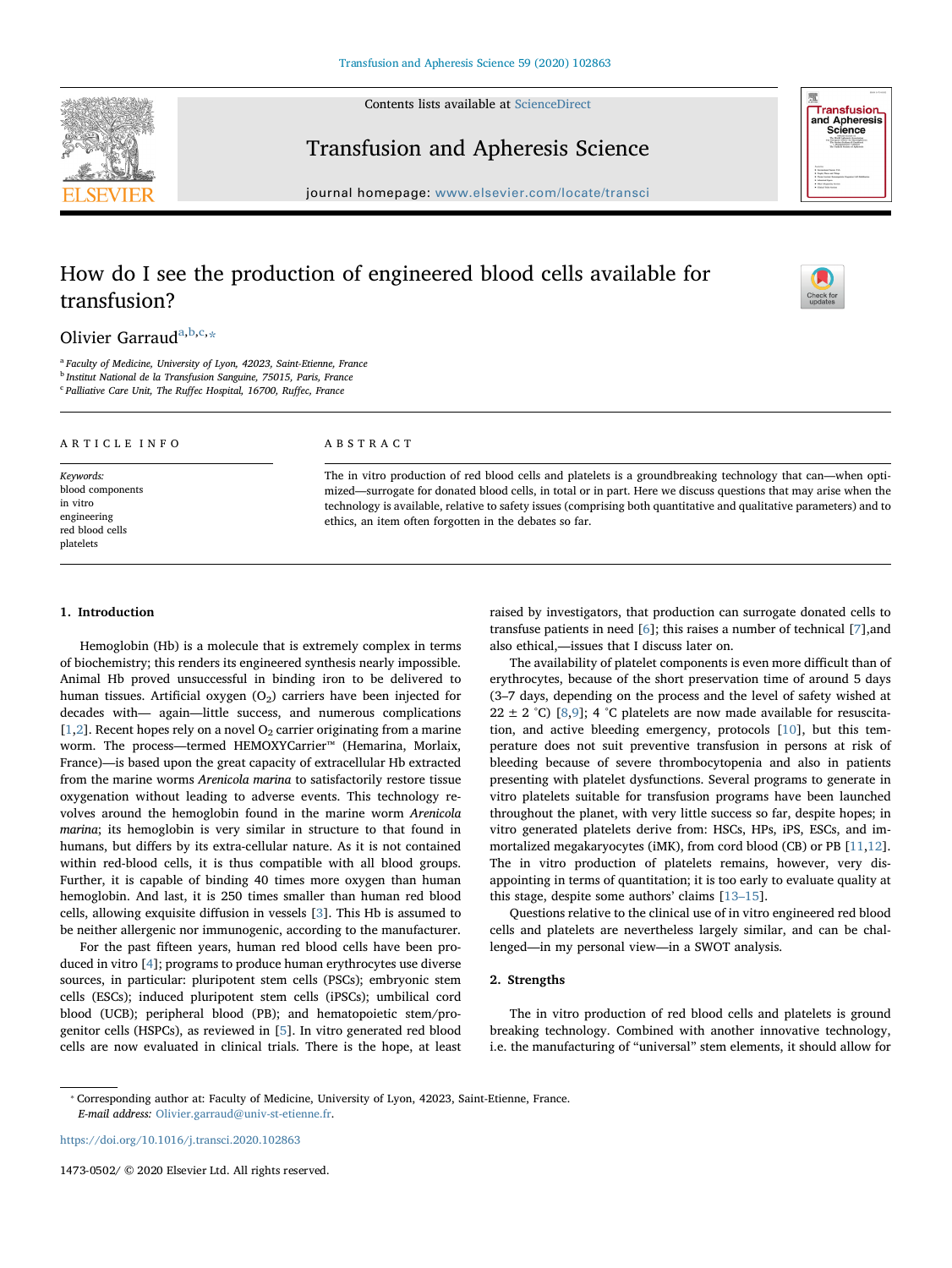the production of blood cells lacking the most immunizing moieties and represent a solution to solve situations of multi-immunization and transfusion dead-ends [[16](#page-2-13)[,17](#page-2-14)].

While the latter would stand for universal blood, another issue is the extreme individualization of blood cell manufacturing suited to rare blood groups (absence of public antigens and/or the presence of private antigens) [\[18](#page-2-15)[,19](#page-2-16)].

On those grounds, in vitro production of blood cells would need to be an exquisite personalized (transfusion) medicine.

#### 3. Weaknesses

The in vitro production of red blood cells is possible and the produced cells proved safe in a preclinical trial [NCT0929266]. Recommendations have been made to move forward to an industrialized scale up  $1$  [[20,](#page-2-17)[21\]](#page-2-18). However, mass production is not-yet achievable; this would require considerable investment and efforts. Regarding platelets, this status is far from being satisfactorily achieved.

When available for clinical use, and contrary—in my opinion—to what is frequently claimed (in position papers), the transfusion-transmitted infectious risk is not completely overcome ; indeed, HSCs, iPS or even ESCs may contain endogenous (retro)viruses that can, in theory, be amplified with no regard to long-term outcome, especially as the endogenous retroviruses are regarded as potential innate immune makers and are capable of self-protecting against foreign infections [[20](#page-2-17)[,21](#page-2-18)] but their effect on a foreign body has never been considered to the best of my knowledge and might, perhaps, be important, in spite of the fact that no related pathology has been reported following allogenous stem cell transplantation. However, abnormal activation of human endogenous retroviruses (HERVs) has been associated with several diseases such as cancer, autoimmunity, and neurological disorders [[22\]](#page-2-19). Of important note, when pathogen reduction/inactivation technologies are validated for clinical use for red blood cell concentrates, this concern may be reducedunless some viruses resist the process.

Further, storage lesions—which appear to be responsible for a nonnegligible percentage of adverse transfusion reactions in recipients [23–[27\]](#page-2-20)—would not be prevented; plastics, pipes, unnatural gas exchange, anticoagulants, buffers, temperatures, all differ from physiological conditions stricto sensu and may each (or in combination) create effects on the recipients' vascular endothelial cells, on the recipients' own circulating cells, and perhaps on tissues such as in the lung in case of extravasation. This will have to be scrutinized further when pathogen reduction/inactivation technologies are applied to red blood cells, as this process may add its own storage lesions [[28\]](#page-2-21).

Next, an issue which is also barely addressed is the age of red blood cells (this will be also the case for platelets when available); indeed, a transfused blood component comprises virtually equal fractions of red cells of each age from 1 day to 120 days, as present up in the donor's circulating volume. Each day, the expiring fraction, estimated to be 1/ 120, is naturally eliminated; actually, a much larger fraction is destroyed daily because transfused red cells do not survive as long as their native counterpart [[29,](#page-2-22)[30\]](#page-2-23). By all means, however, it is expected that the transfused component survives in a Gaussian pattern and does not collapse abruptly because it is synchronized at the beginning (to avoid an abrupt lack of oxygenation and also the release of toxins, such as free Hb and iron). This would mean that, optimally, in vitro generated blood components would be composed of a mixture of fractions of different age; this is expected to complexify the production and quality control processes.

<span id="page-1-0"></span>Last, adverse reactions specific to those components are yet unknown; a balance between a reduction of certain adverse reactions, e.g. linked to immunological incompatibility, and the appearance of novel

ones is to be anticipated. As there is no specific new item to monitor, this will then complexify hemovigilance and the surveillance of transfusions [\[31](#page-2-24)].

#### 4. Opportunities

When technically feasible the in vitro production of red blood cells and platelets on a relatively large scale would be an option to maintain a suitable inventory of blood components to face crises—such as an epidemic outbreak as seen on different occasions (WNV, Chikungunya, Zika, Dengue…) or a pandemic event such as recently seen with the SARS-Cov-2 infection (COVID-19)—. This would also allow the maintenance of e.g. a safety inventory of group O, RhD negative (RH:-1), RhC and RhE negative (RH:-2,-3,4,5) red blood cells. Contrary to the situation exposed in a preceding section and referred to as a "Strength", that was relative to qualitative properties, this one would refer to quantitative safety.

#### 5. Threats

Disruptive technologies are mainly developed by and for industrialized countries, especially when they represent an immense financial effort. Despite that, in theory, industries can prepare transfusion grade blood components with in vitro generated cells and ship them to clients i.e. blood transfusion services in remote countries. It is obvious that the number of barriers is also immense to afford this globalized activity at an affordable cost and within the accepted quality range. Access to such engineered activity would likely increase the gap between Northern and Southern countries, and oppose the ethical principal of justice.

In Northern countries, this will further question the now accepted model of Voluntary Non-Remunerated Blood Donation [\[32](#page-2-25)]. Will this donation mode coexist with the industrial process? Will conventional blood donation persist and under which governance? Would the development of engineered blood components ease, or, on the contrary, brake the development of the VNRD model in the South as wished for by the WHO and the majority of NGOs, official bodies and blood transfusion systems nowadays?

Further, what will be the economic model for accessing source cells, i.e. progenitor cells (of any type)? Will "original" blood cells be patented, with benefits to the industry and likely not for the genetic owner of the cell? In other words, who will own the in vitro generated cells? Indeed, given that blood for transfusion purpose is now largely, though with some debate, considered a public resource [33–[36\]](#page-2-26), plasma is often considered a private one, that can be obtained from individuals for a financial reward [\[37](#page-2-27)[,38](#page-2-28)].

The disruptive technology of in vitro generated blood cells will also certainly represent a paradigm change in transfusion medicine, through the ownership or the public characteristic of blood.

### 6. Concluding remarks

Each of the alternatives thought of to replace human blood in transfusion programs has merits and caveats, to solve either quantitative or qualitative (phenotype) problems. Once problems are identified, solutions might be found to render those processes applicable in the routine. It is my personal opinion that solutions may be universal as universality is the motto of each of the disruptive technologies considered; they must be universal to serve all interests, in economically wealthy systems as well as in intermediate or underdeveloped economies, as it would be unacceptable to leave e.g. African countries struggling with making a blood component inventory when the ethical model of volunteer donation is destroyed. I am eager to see what solutions are found by promotors of tomorrows' transfusions, to make it safe to beneficiaries and affordable to healthcare providers and tax  $1\,20-21$  payers.